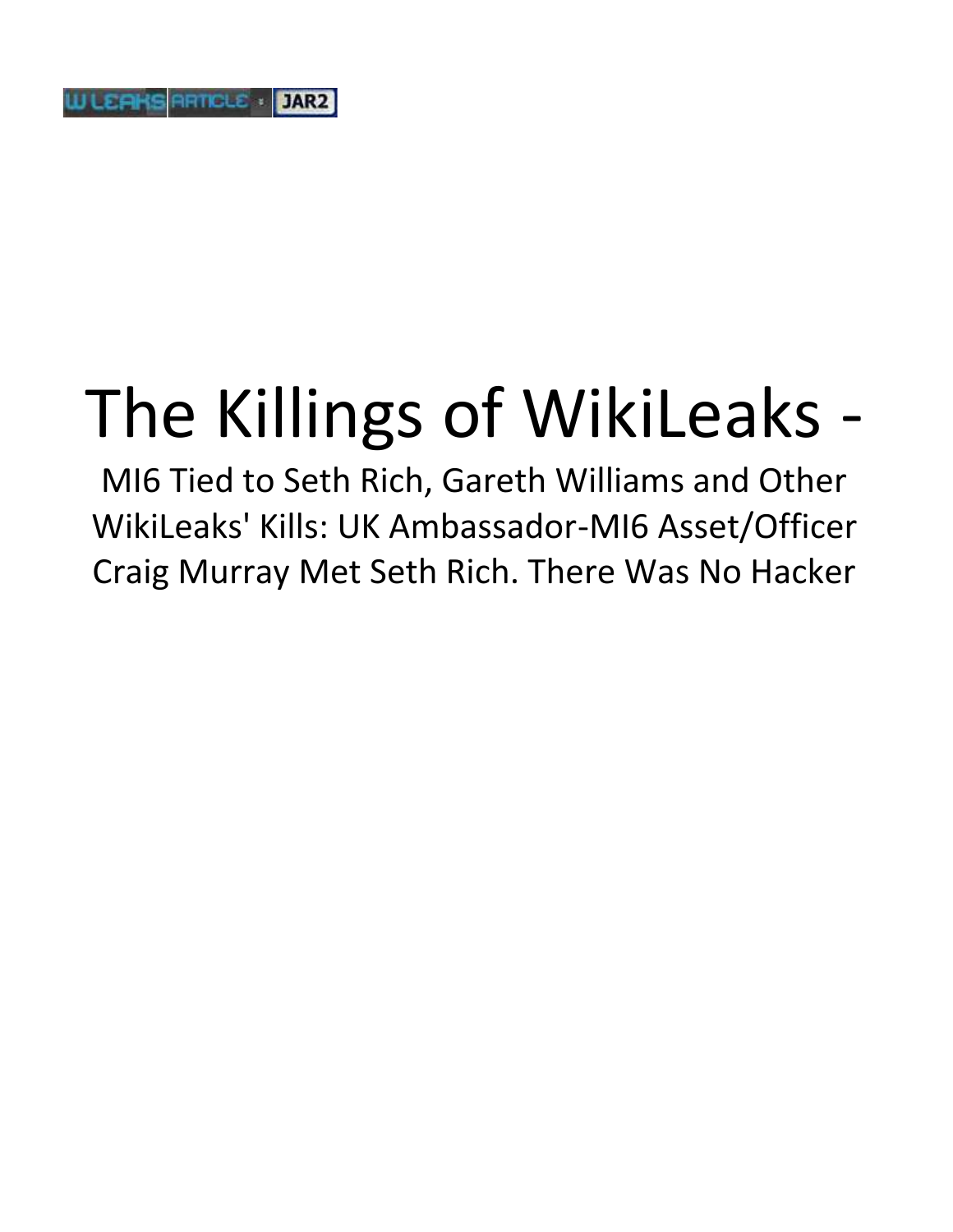

January 20, 2018 - As a former WikiLeaks "Associate" who had over 60 contacts in the organization, and saw every single one of those contacts go black, it is very obvious what has happened. However to understand it all one must approach WikiLeaks not for what it pretended to be but for what it was organized and designed for from the very beginning and for what it really was. One must also re-assess the Internet itself with the understanding the World Wide Web was originally implemented as a military communications Network hidden under public infrastructure and secretly organized and implemented to allow the FVEY countries to spy on every person with a computer in the world.

I detail the origins of WikiLeaks in my book in greater detail but the short version is that the control freaks and the killers who compromise most of the so-called "Intelligence Community" and the psychotic criminal cabal that is the Rothschilds bankster mafia, who in fact control these said agencies, did not foresee the advent of the citizen reporter and whistleblower, and could in no way allow for anyone not under their control to be informing the public about their operations and crimes.

What does this have to do with Seth Rich? Bear with me a moment, as this background information is necessary in helping you to understand and see the conclusions I have reached.

The first real leak sites you have probably never heard about. Sites such as; Orlin Grabbe, Anarchadia, Cryptome, JAR2 and then later all of the thousands of 911 Truth sites that suddenly popped up in 2001 and then almost just as quickly all disappeared, could not be allowed to exist! The corrupt mass murderers and criminals in the Military Industrial Intelligence Complex, and later the architects of 911, could not allow for their operations and illegality to be exposed. They are too busy bringing about their Orwellian Luciferian New World Order, and this, to them is bigger than you and I and any little whistleblower or truth seeker. To the architects we are nothing but useless breathers whom they plan to eliminate in their plans for depopulation, and it is these Illuminati New World Order freaks who control FVEY, the Corporation of the United States and all Anglo-Saxon countries (about which you can read my research into the New World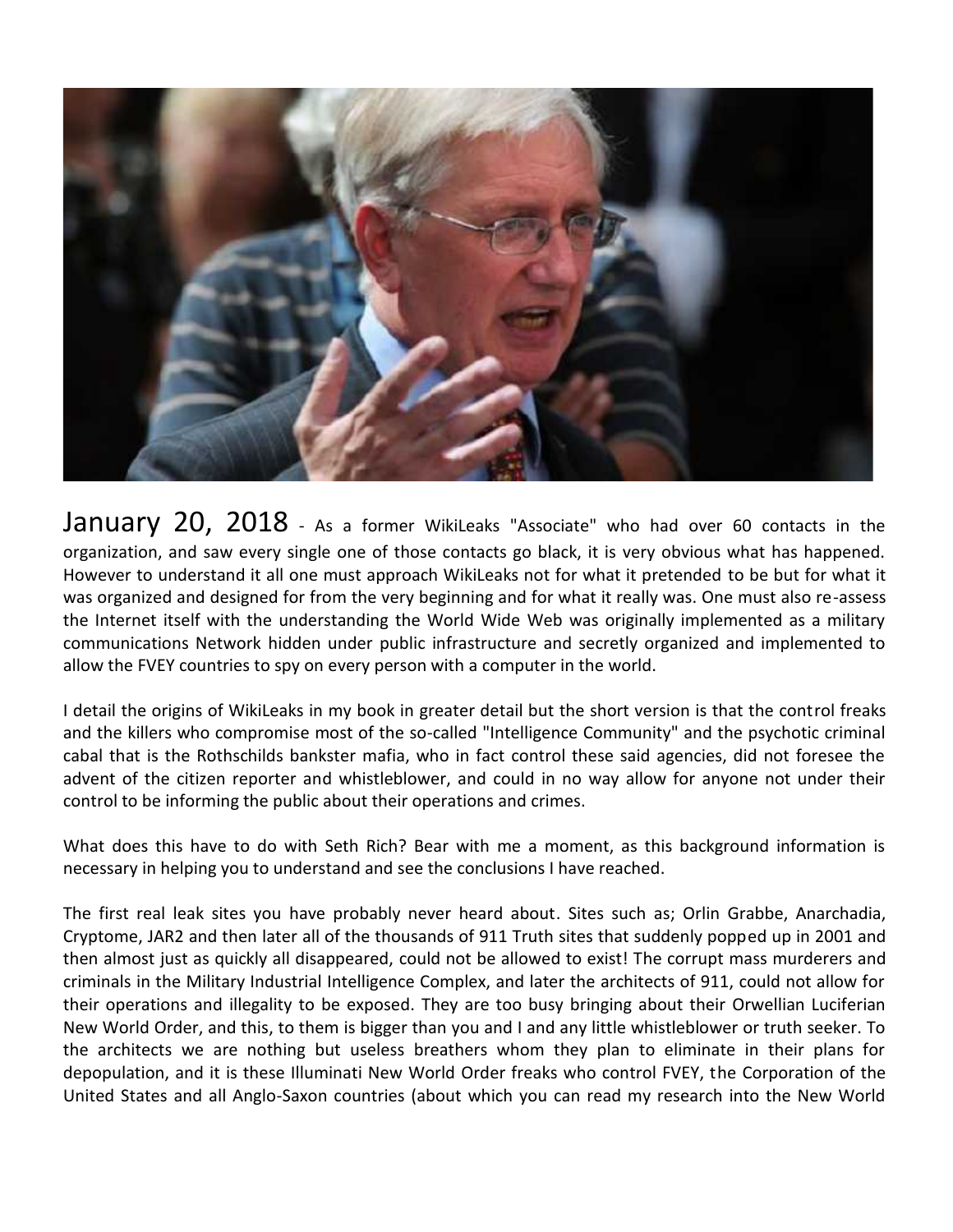Order and any of the dozens of books on this site) and who will do anything to keep their plans secret, including the killing and false imprisonment of anyone they label a threat.

So who is the closest to the New World Order Rothschild psychopaths? Who owns the Bank of England and controls the crown? Who has the ability and the power to kill and assassinate anyone in America, and in the world for that matter? The Rothschild World Bank ASTEROIDS assassination teams? MOSSAD? Yes and no. In this case Military Intelligence 6 (MI6) has that power.

No one asks who are Clinton's assassins. No one dares to go there. No one is allowed to live to blow the whistle on the psychos in any significant way and any leak is quickly discredited because they control the media and by creating WikiLeaks they sought to control the leaks as well, but you can only kill so many people before you expose yourself for what you are. The Asteroids, MI6, MOSSAD and CIA. All involved in 911 and bringing about the New World Order! Through the their own arrogance have exposed themselves, perhaps intentionally.

The MI6 connection has been clear to me for a long time but now is completely exposed and as clear as the photographs in front of you. Unfortunately for MI6 and himself, by not being 100% honest Craig Murray has also exposed himself as, at minimum an MI6 Asset, and most likely an MI6 Officer (Possibly one Hugh Stephen Murray Elliot). Why do I say this? The inside information I had regarding the DCCC leaks and the Podesta E-Mails, was that they were passed to Mr. Murray by Seth Rich on multiple thumb drives after Murray flew to the US with the sole and expressed purpose of meeting the "source" and met Rich in a park not far from where he was later shot and taken into custody. Murray knows there were no Russian hackers and so does WikiLeaks and the "real" Assange (if he still exists or ever existed at all) and I of course know there were no Russian hackers involved as I was also involved in releasing the same material from the WikiLeaks remote storage location where they were being uploaded and the transferred to the WL servers for publication.

So who would have informed the hit team about Rich? Murray? Or WikiLeaks? Or were they working together as I suspect.

## VIDEO ON SITE IN RUSSIAN

*First the host calls me an American citizen "A lie" then Michael Bohm tries to say the Vienna Conventions realte to Hacking. Finally near the end I say very loudly in English "Michael there was no hacker" What is interesting is that I was not asked back and they could have killed the Russian Hacker claims right then and there by allowing me to go on the air and explain everything I know. They did not do so. Proving the hosts are yet more Zionist/Globalist media toola. A very serious accusation since this is the most important Russian Federal channel, but one that is supported by what you see before your eyes.*

After he had been shot, with a non-fatal injury, Rich was then taken to a nearby hospital and was alive and well. An MI6, Asteroids or MOSSAD team, dressed as police then appeared and Rich was interrogated and then either killed or taken to a secret prison somewhere, where I suspect the real Assange is being held and other high-value prisoners. The only way to answer that question is to examine and verify the remains of Rich if there are any.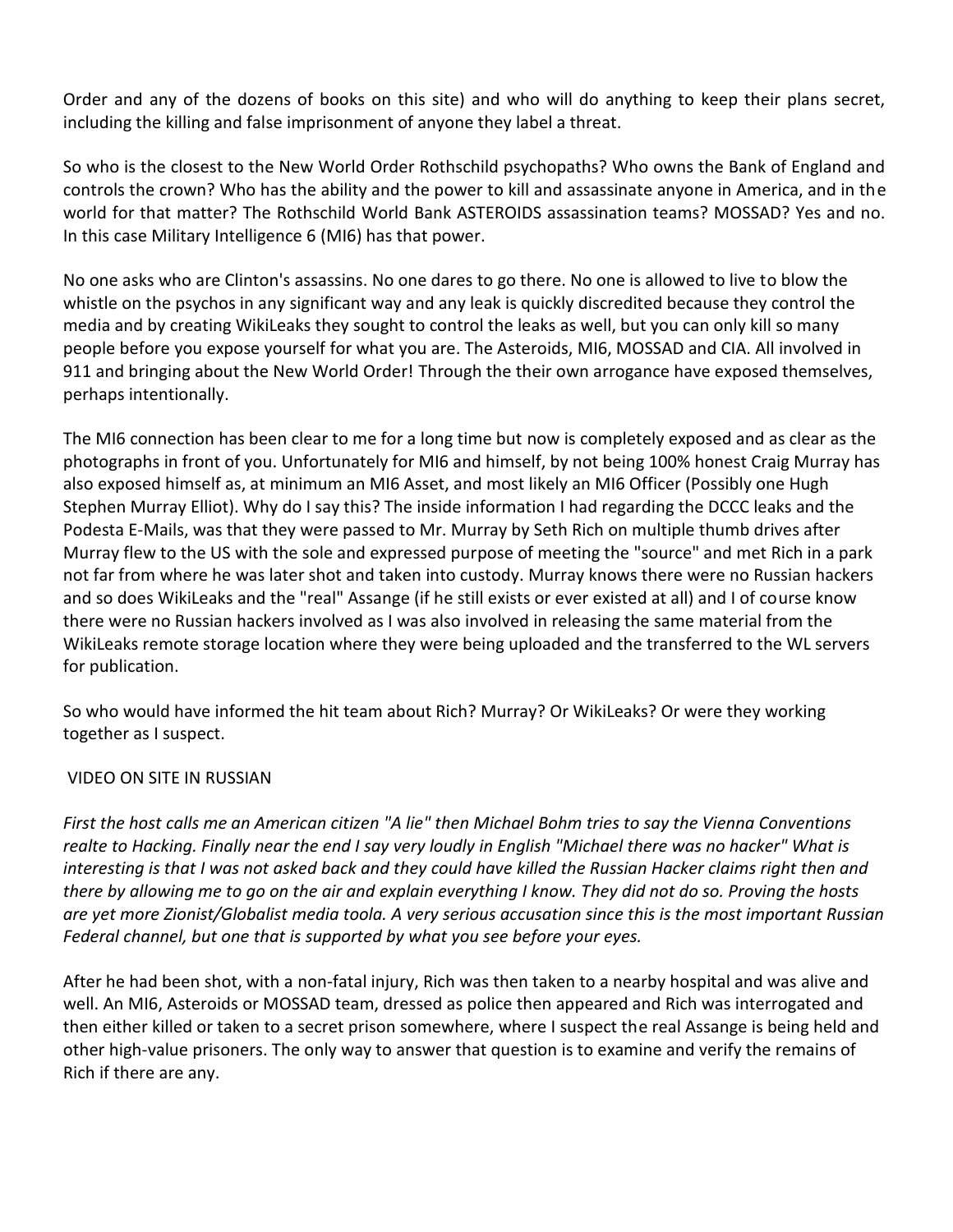I have long asserted that WikiLeaks is an entrapment operation (I can personally verify this with my own experiences), a Limited Hangout designed to cover up 911 and protect MOSSAD/MI6/CIA from real leakers and real leaks was implemented in response to sites like JAR2 and others which were not under their control. The long list of victims of WikiLeaks is a testament to their betrayal of truthers and whistleblowers.

You see what they wanted is exactly what they tried to get. A centralized source that is seen by the masses as the only legitimate place for leaks and which the media cites and supports and links to, in order to continue to mind control the masses, with the narrative and the information that THEY want you to have. We have seen a long series of such "media" outlets with the Litmus Test being Israel and 911. The Pizzagate horrors only made this clearer and proved in the minds of many that outlets like InfoWars and the Intercept and "journalists" like Glen Greenwald and Sibel Edmonds and others are nothing but Gatekeepers being used to feed those who seek alternative views and truth with a steady diet of carp while avoiding the real issues and protecting the New World Order elites and the Zionist 911 mass-murderers. The Litmus Test is 911 and the proof is that they are allowed to continue their operations facing no violent opposition with their servers and infrastructure allowed to operate unhindered in the United States and Western controlled territories.

Gareth Williams is the key to unravelling the web of deceit and WikiLeaks', at minimum collusion, with the Illuminati killers.



As we have seen with the hundreds of Clinton kills and all of the deaths of WikiLeaks principles (I include my own poisoning here), they always leave room for doubt and speculation, which makes it clear that the deaths were not accidental or in keeping with the official findings. Like the two head shot "suicide" of Gary Webb, the unlikely the Polonium killing of Litvinenko and thousands of others, the assassination of Gareth Williams left and almost ritual like fingerprint and warning message to anyone who might dare to expose the "Illuminati" criminals. In this regard we can thank the Clintons for doing more than any other criminal element in history for exposing the insane Illuminati elites.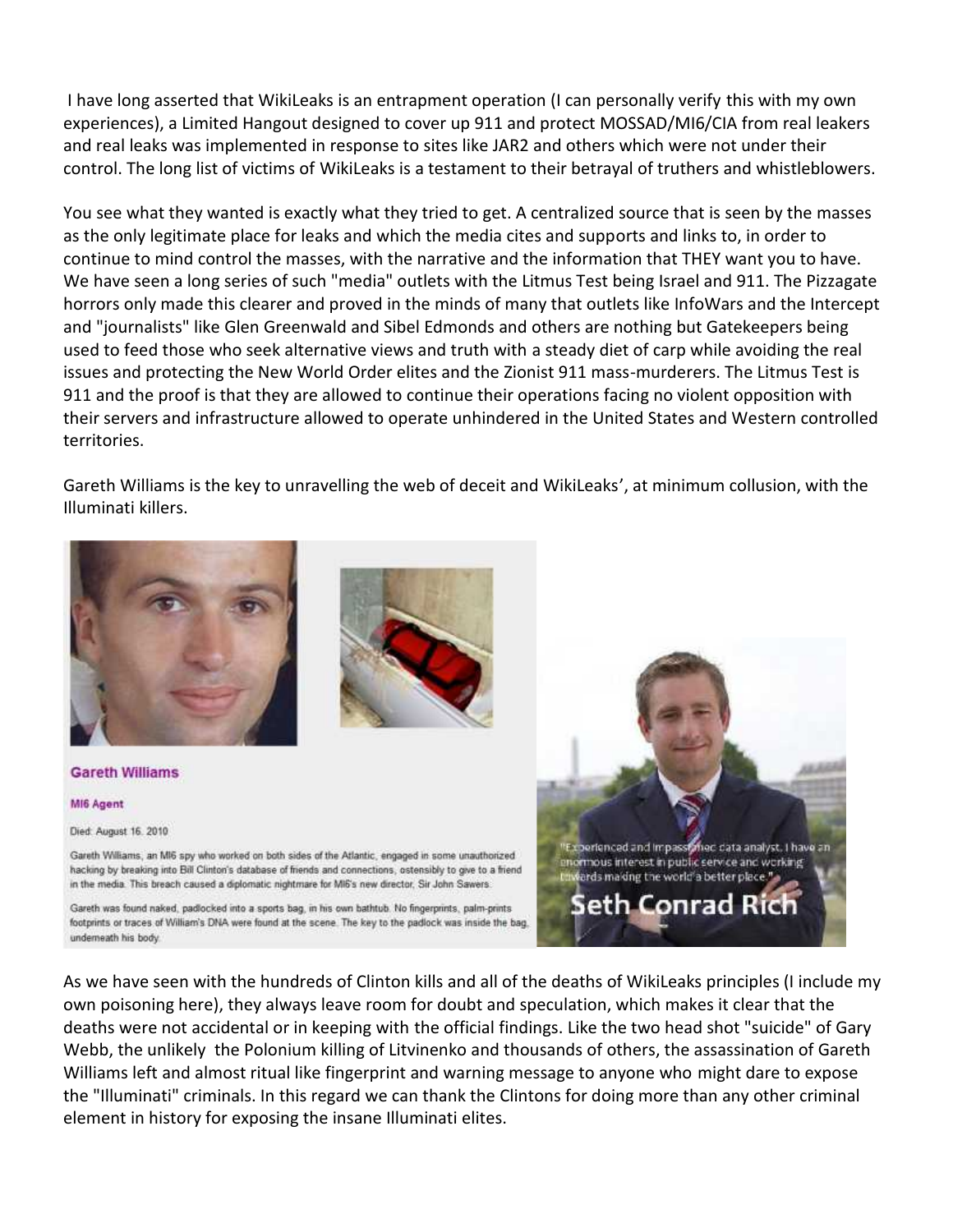Finally if this has not laid the Russian Hacker accusations to rest, let us look at why the MIIC needs the Russian hacker myth. The Illuminati psychos want war with Russia. Russia has done nothing to warrant such, so the Military Industrial Intelligence Complex is trying to manufacture the consent of the populace by making them believe that a Cyber Attack is a reason to go to war, a Cyber Attack that is almost impossible to prove and quite easy to fabricate.

Let us all fight for peace!

JAR2



This article is dedicated to Michael Ratner, a good man who tried to do what is right, in an evil world. RIP

PS Please support the site.

https://www.jar2.com/Please/Donate.htm